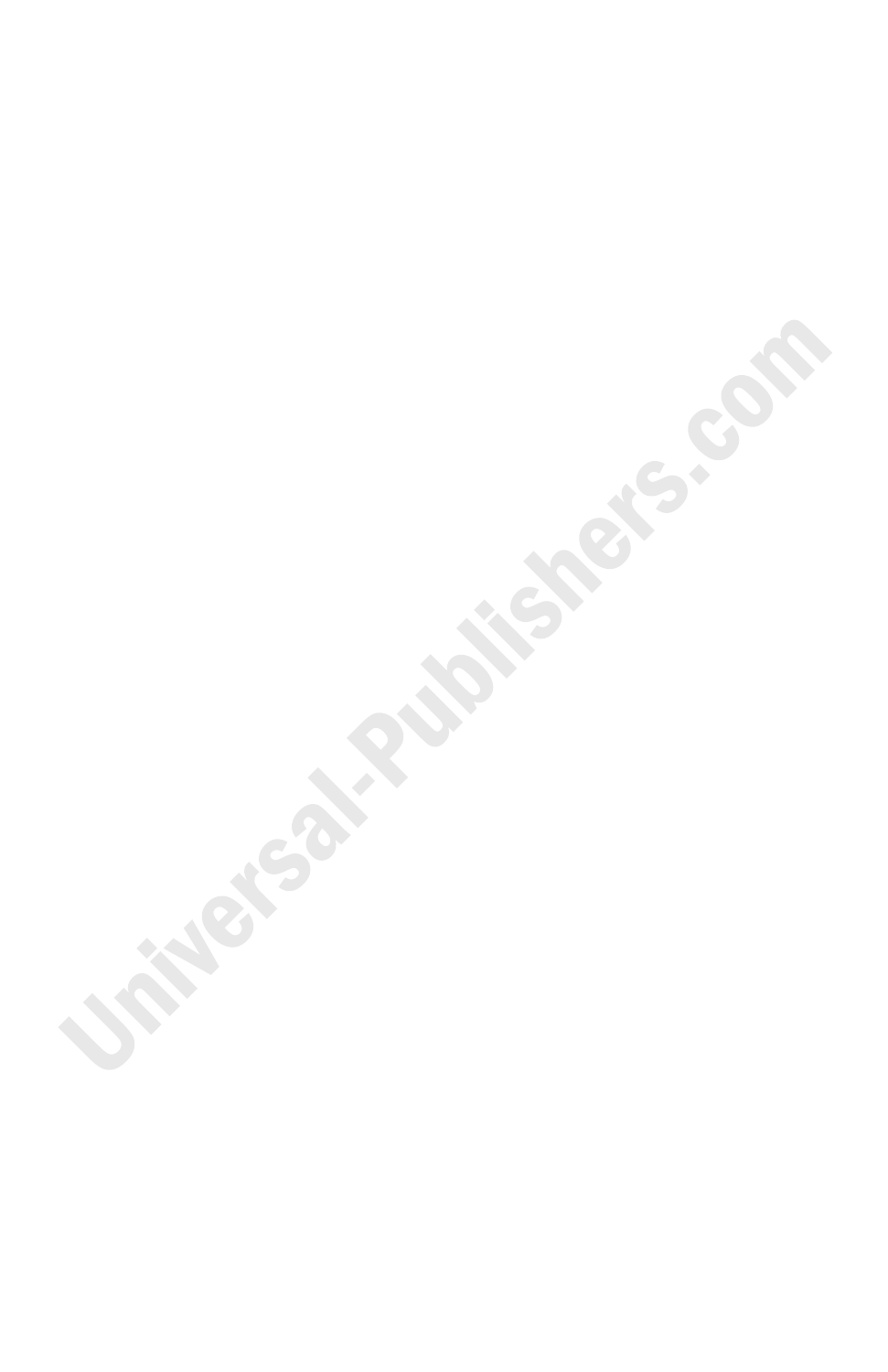**Investigating the Extent to Which the Kingdom of Thailand's Failure to Address the Issue of Enforced Disappearances Violates Their Responsibility towards the Protection of Basic Human Rights by Comparison with the International Human Rights Jurisprudence**

## **SARAH M.J. MUZART**

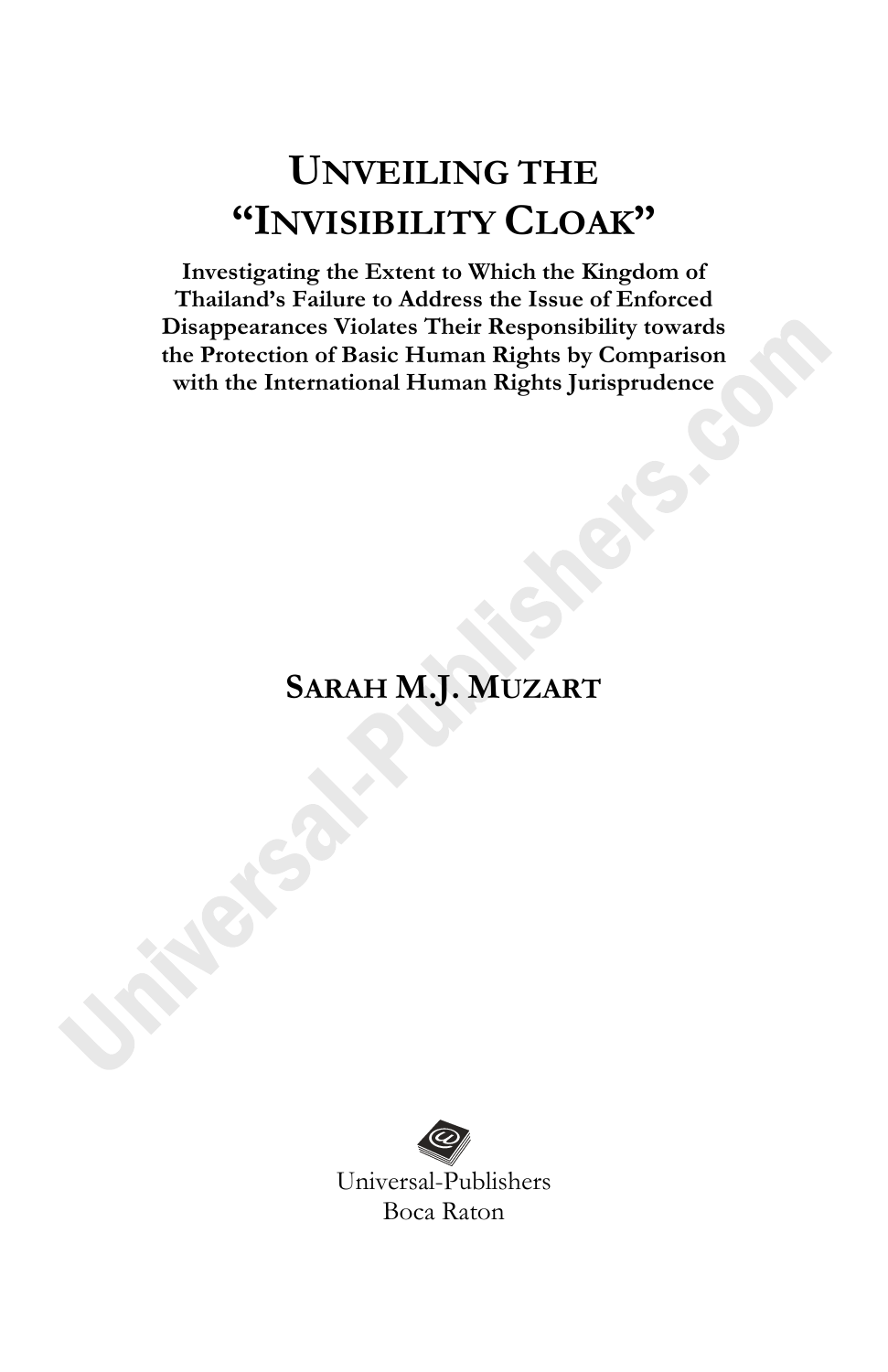*Unveiling the "Invisibility Cloak": Investigating the Extent to Which the Kingdom of Thailand's Failure to Address the Issue of Enforced Disappearances Violates Their Responsibility towards the Protection of Basic Human Rights by Comparison with the International Human Rights Jurisprudence* 

> Copyright © 2012 Sarah M.J. Muzart All rights reserved.

No part of this book may be reproduced or transmitted in any form or by any means, electronic or mechanical, including photocopying, recording, or by any information storage and retrieval system, without written permission from the publisher

> Universal-Publishers Boca Raton, Florida • USA  $20I2$

ISBN-10:  $1 - 61233 - 095 - 9$  $ISBN-13: 978-1-61233-095-2$ 

www.universal-publishers.com

Cover photo © Madartists | Dreamstime.com

Library of Congress Cataloging-in-Publication Data

Muzart, Sarah M. L., 1988-

 Unveiling the invisibility cloak : investigating the extent to which the Kingdom of Thailand's failure to address the issue of enforced disappearances violates their responsibility towards the protection of basic human rights by comparison with the international human rights jurisprudence / Sarah M.J. Muzart.

 p. cm. Includes bibliographical references. ISBN 978-1-61233-095-2 (pbk.: alk. paper) -- ISBN 1-61233-095-9 (pbk. : alk. paper) 1. Disappeared persons--Legal status, laws, etc.--Thailand. 2. Human rights--Thailand. I. Title. KPT2462.M89 2012  $362.87 - dcz$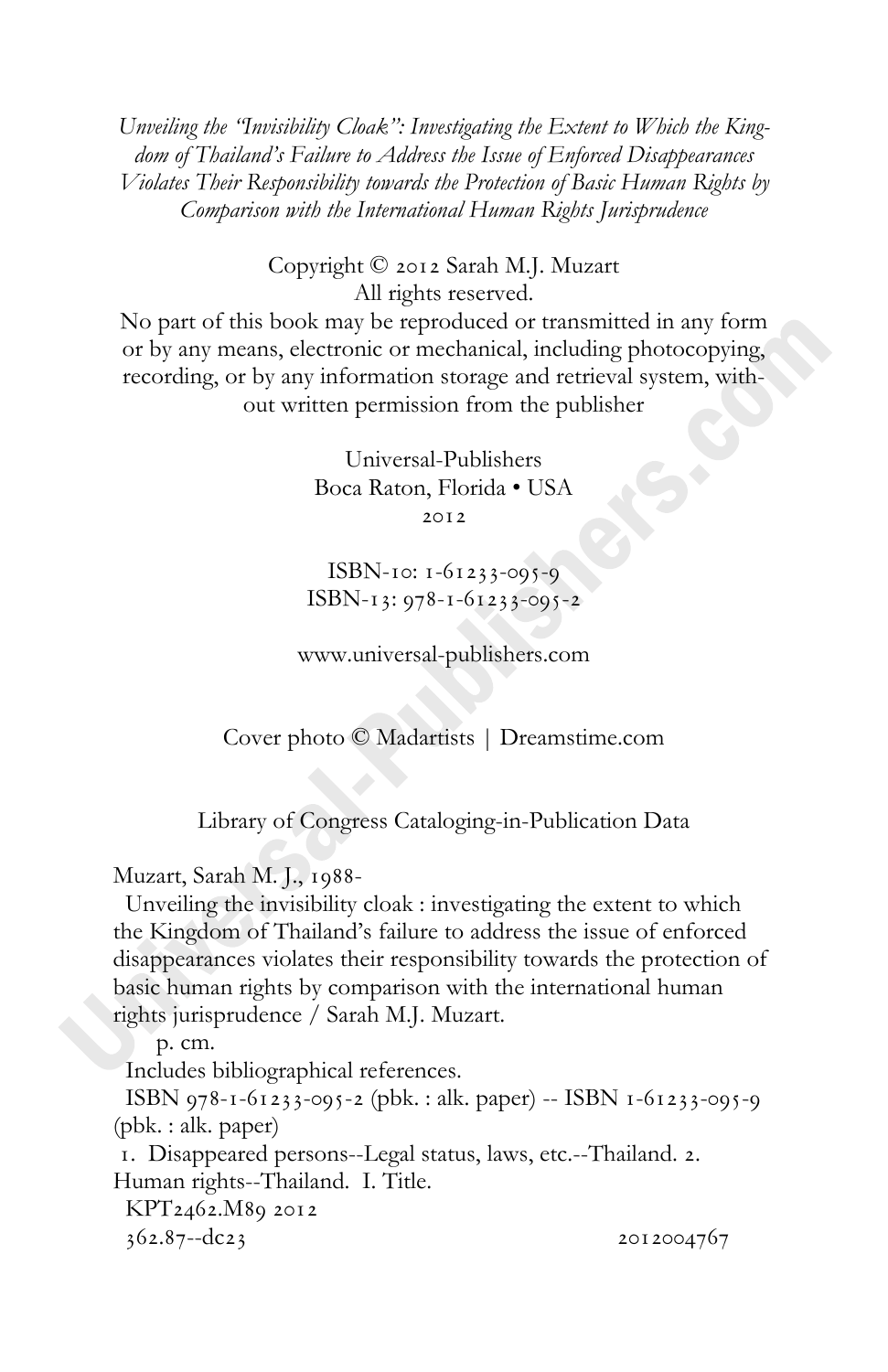### **ABSTRACT**

Despite being an act that is widely practiced under the guise of a significant number of States, little is known about the intrinsic realities of enforced disappearances. General literature on the topic is lacking, and laws that address the problem are scarce. Enforced disappearances have only come to the attention of the international community fairly recently. At the dawn of this century, Thailand understandably remains one of the most active countries in the practice of enforcedly disappearing people as a means of removing them from the protection of the law because there is no legally justifiable reason for arrest or detention – an ultimate breach of the Rule of Law. This book aims to attribute responsibility to the Kingdom of Thailand for failing to introduce legal mechanisms and safeguards to protect its citizens – in breach of its State duties – from enforced disappearances. In an attempt to remove pre-existing ambiguities on what basic human rights are being violated and by whom, the author comparatively analyses international human rights jurisprudence visà-vis certain Latin American and European countries. The jurisprudence reiterates that the human rights implications of enforced disappearances do not only depend on the State refraining from committing such acts directly, but also from its indirect acquiescence and tolerance of the act being committed by non-State agents. The repeated reports of enforced disappearances throughout its history make Thailand *hypothetically* accountable, since no entity can supersede State sovereignty. Still, the author hopes that this book will provide the guidance needed to help improve the human rights compliance in Thailand and, in due course, rid the country of this terrible practice. To this end, this book contains first-hand contributions from human rights experts and advocates that the author gathered during her trip to Thailand in May 2011. Contributors include the Asian Human Rights Commission, Human Rights Watch and the International Commission of Jurists, among other national nongovernmental human rights organizations.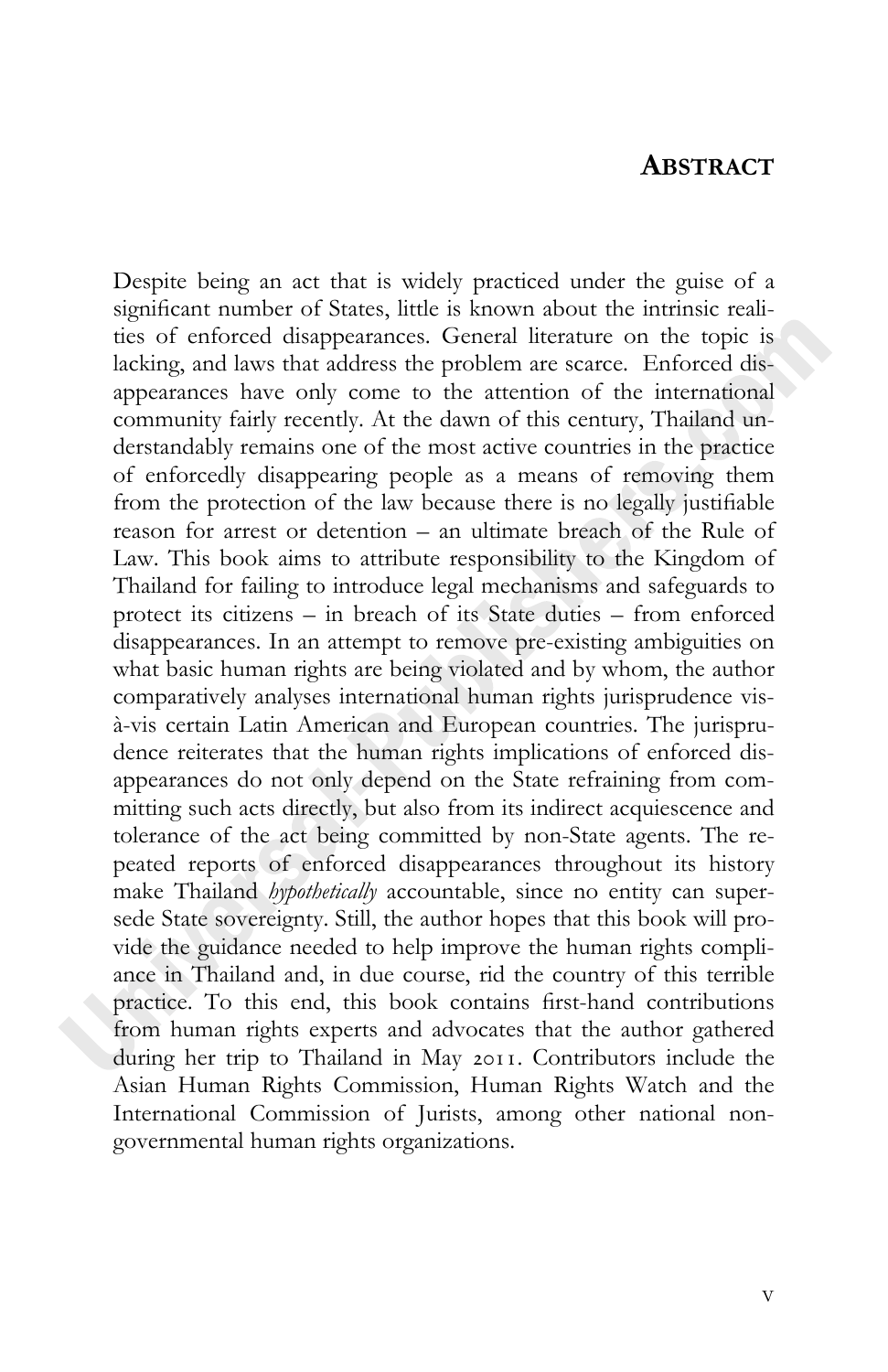*To my future niece or nephew, may you live in a better world – a world where mistakes of the past are not repeated by leaders of the future.* 

*Love, Sarah*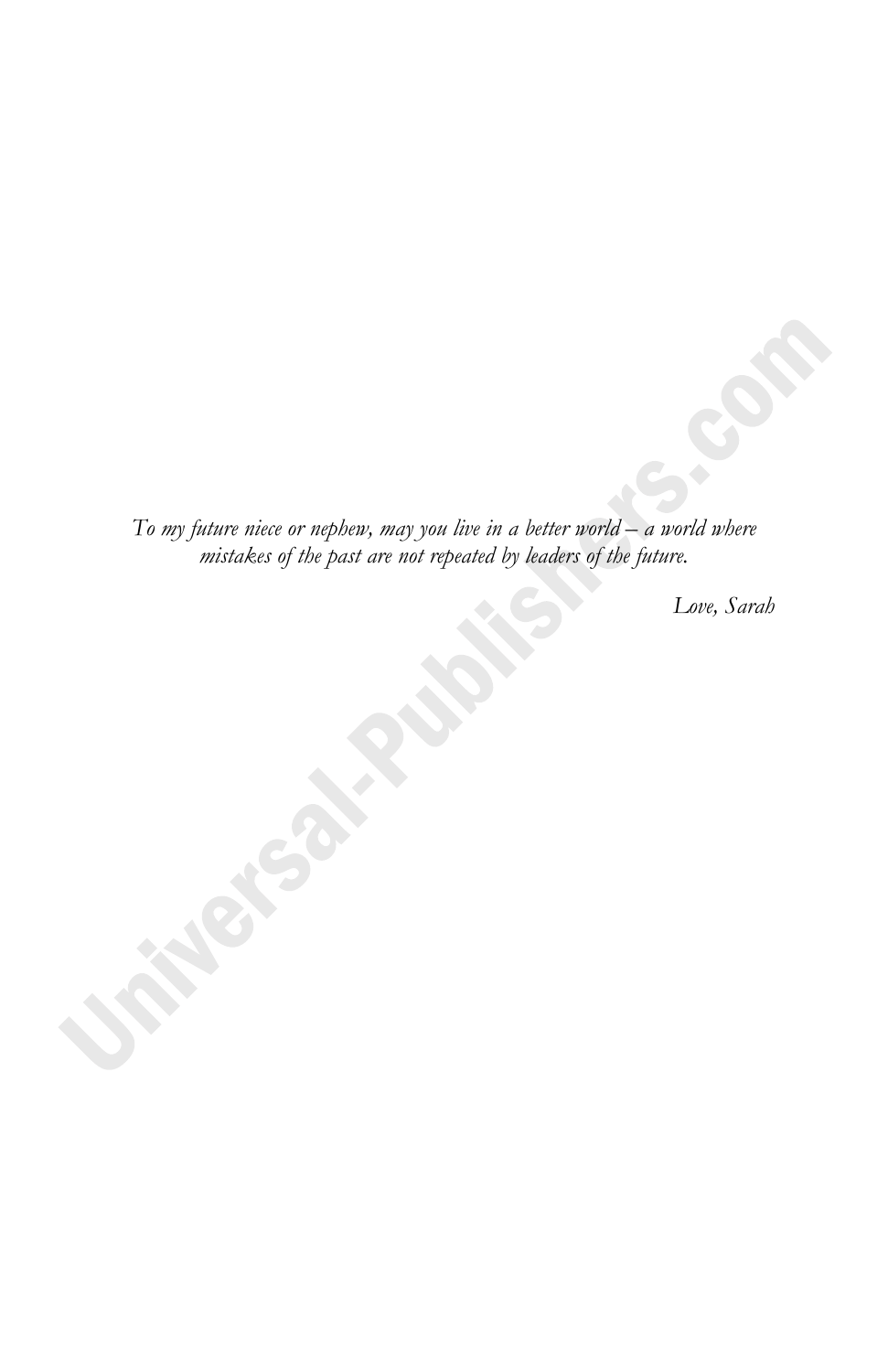## **TABLE OF CONTENTS**

| <b>III. THE PROBLEM OF ENFORCED DISAPPEARANCES</b>             |
|----------------------------------------------------------------|
|                                                                |
|                                                                |
|                                                                |
|                                                                |
|                                                                |
|                                                                |
|                                                                |
|                                                                |
|                                                                |
|                                                                |
|                                                                |
|                                                                |
|                                                                |
| ASEAN Intergovernmental Commission for Human Rights (AICHR) 46 |
| IV. INTERNATIONAL JURISPRUDENCE ON ENFORCED                    |
|                                                                |
|                                                                |
|                                                                |
|                                                                |
|                                                                |
|                                                                |
|                                                                |
|                                                                |
|                                                                |
|                                                                |
|                                                                |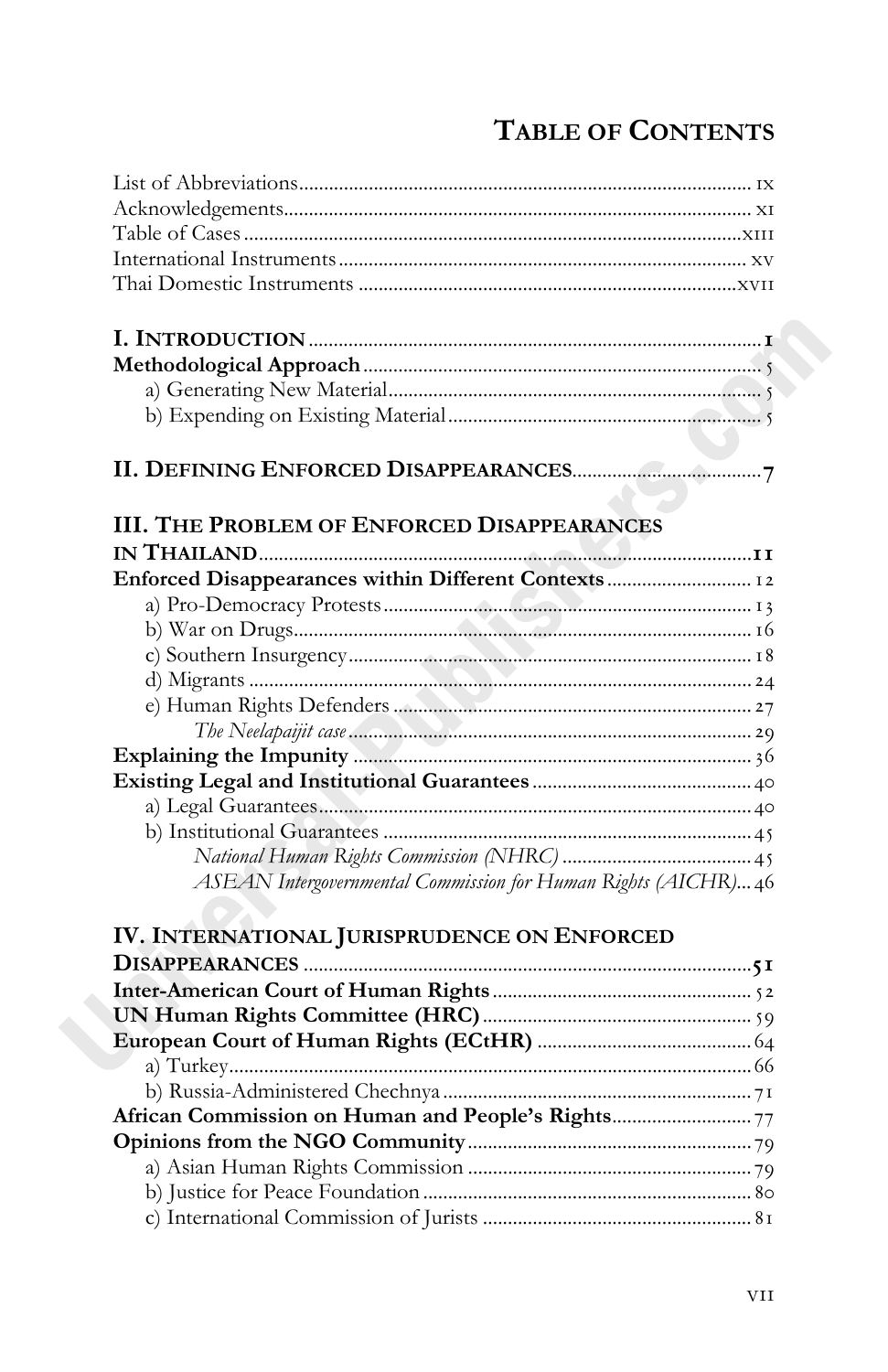| V. ATTRIBUTING RESPONSIBILITY TO THE KINGDOM OF         |  |
|---------------------------------------------------------|--|
|                                                         |  |
| Constructing a General Legal Framework of               |  |
|                                                         |  |
|                                                         |  |
|                                                         |  |
|                                                         |  |
|                                                         |  |
| Hypothetical Responsibility in Respect of the Situation |  |
|                                                         |  |
|                                                         |  |
|                                                         |  |
|                                                         |  |
|                                                         |  |
|                                                         |  |
|                                                         |  |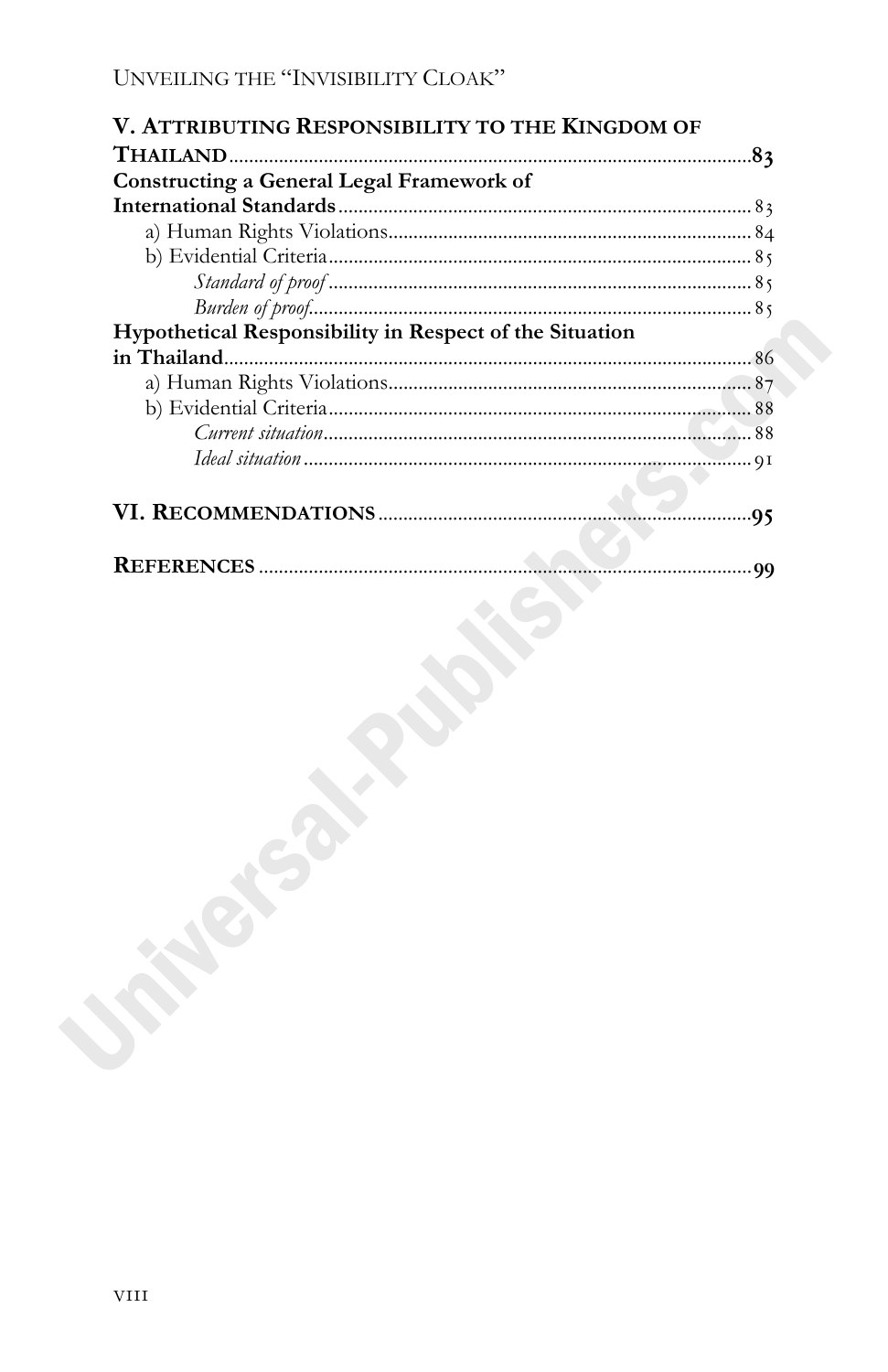## **LIST OF ABBREVIATIONS**

| AHRC         | Asian Human Rights Commission                        |
|--------------|------------------------------------------------------|
| AU           | African Unity                                        |
| CPN-M        | Communist Party of Nepal-Maoist                      |
| CrCF         | Cross-Cultural Foundation                            |
| <b>ECHR</b>  | European Convention of Human Rights                  |
| <b>ECtHR</b> | European Court of Human Rights                       |
| HCP          | High Contracting Party                               |
| HRC          | UN Human Rights Committee                            |
| <b>HRW</b>   | Human Rights Watch                                   |
| <b>ICCPR</b> | International Covenant on Civil and Political Rights |
| ICJ          | International Commission of Jurists                  |
| INGO         | International Non-Governmental Organization          |
| JPF          | Justice for Peace Foundation                         |
| <b>KPP</b>   | Kurdish Worker's Party                               |
| <b>NGO</b>   | Non-Governmental Organization                        |
| NHRC         | National Human Rights Commission (of Thailand)       |
| OAS          | Organization of American States                      |
| SAPA-        |                                                      |
| TFAHR        | SAPA Task Force on ASEAN and Human Rights            |
| SOA          | School of Americas                                   |
|              |                                                      |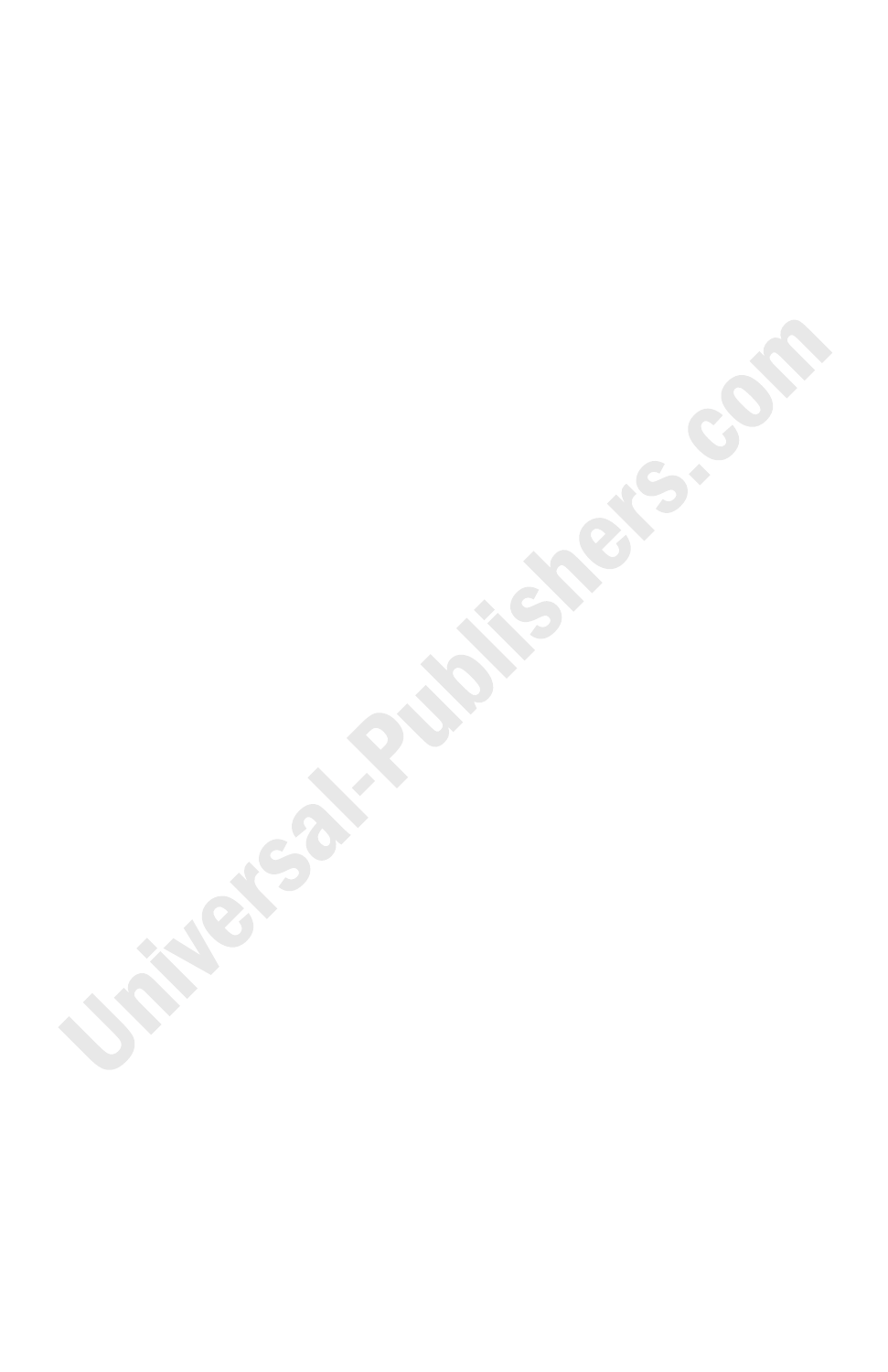## **ACKNOWLEDGEMENTS**

I would like to show my sincere gratitude to all my participants for their contribution. In alphabetical order I would like to thank the following persons: Angkhana Neelapaijit, Phil Robertson, Pornpen Khongkachonkiet, Pratubjit Neelapaijit, Sor Rattanamanee Polkla, Susan Appleyard, and finally, the person acting on behalf of the ICJ (who chose not to be named, but no doubt knows who s/he is). I would like to give my gratitude for their time, patience and amicability, and add special appreciations to Susan Appleyard for the ample amount of time she spent sharing her expertise with me. The place they all hold professionally has meant they were able to give me a priceless insight into the realities and deficiencies of the Thai executive, legislative and judicial systems. I hope I can myself carry on in their footsteps.

My heartfelt admiration goes to Angkhana Neelapaijit, who despite losing her husband at the hands of this defective system has found the strength to form the Justice for Peace Foundation, and in the process is providing unprecedented assistance to hundreds of families who also lost loved ones in the context of the crisis in the deep South.

I would like to give my thanks to Professor Wade Mansell and Sian Lewis-Anthony for their inspirational classes on international law and human rights. I hope to make them proud with this book.

Thanks to JPF for inviting me to sit-in their first strategic meeting on disappearances. I appreciate that resources will have gone into my being present. I encourage that they continue to bring the Thai civil society together in such a fashion, so that responses to this deep-seated problem can be properly coordinated – the power is in the will of the people.

Although they may never read this, I would like to give my sincere condolences and amazement to the 13 families of the 32 individuals – most of them youths – who disappeared on the "Black May" day. These families have been fighting for the truth since 1992 and every year they meet in commemoration. On the 19<sup>th</sup> anniversary of that dreadful day I was lucky enough to have two parents share with me their respective stories on how they had both lost sons at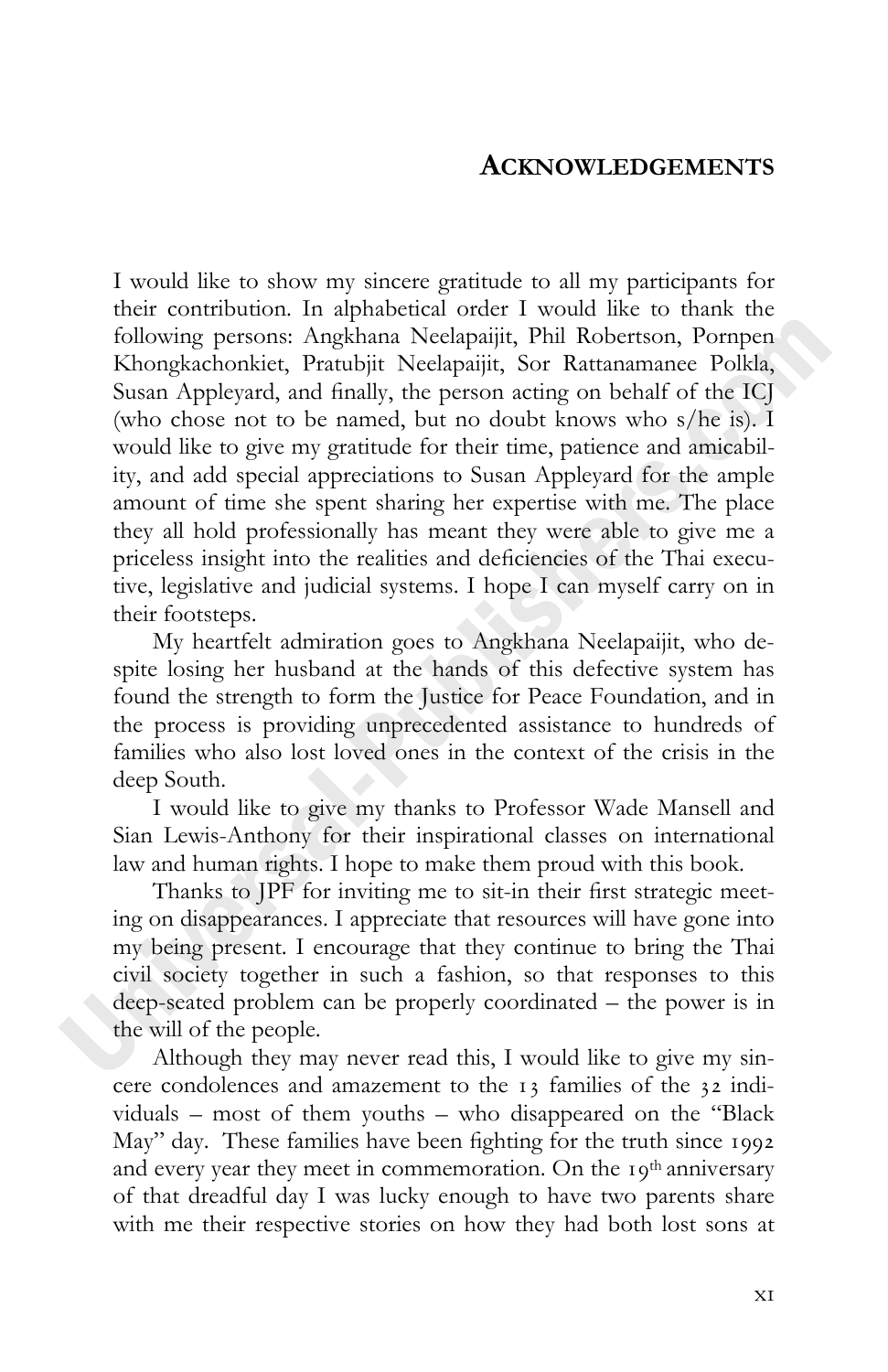the hand of the military. Their perseverance in the pursuit of justice is inspiring.

Last but not least, thanks to my partner, Mark, who has made available his support in a number of ways. Thank you for your patience, love and words of optimism. Thank you for believing in me even when I did not believe in myself.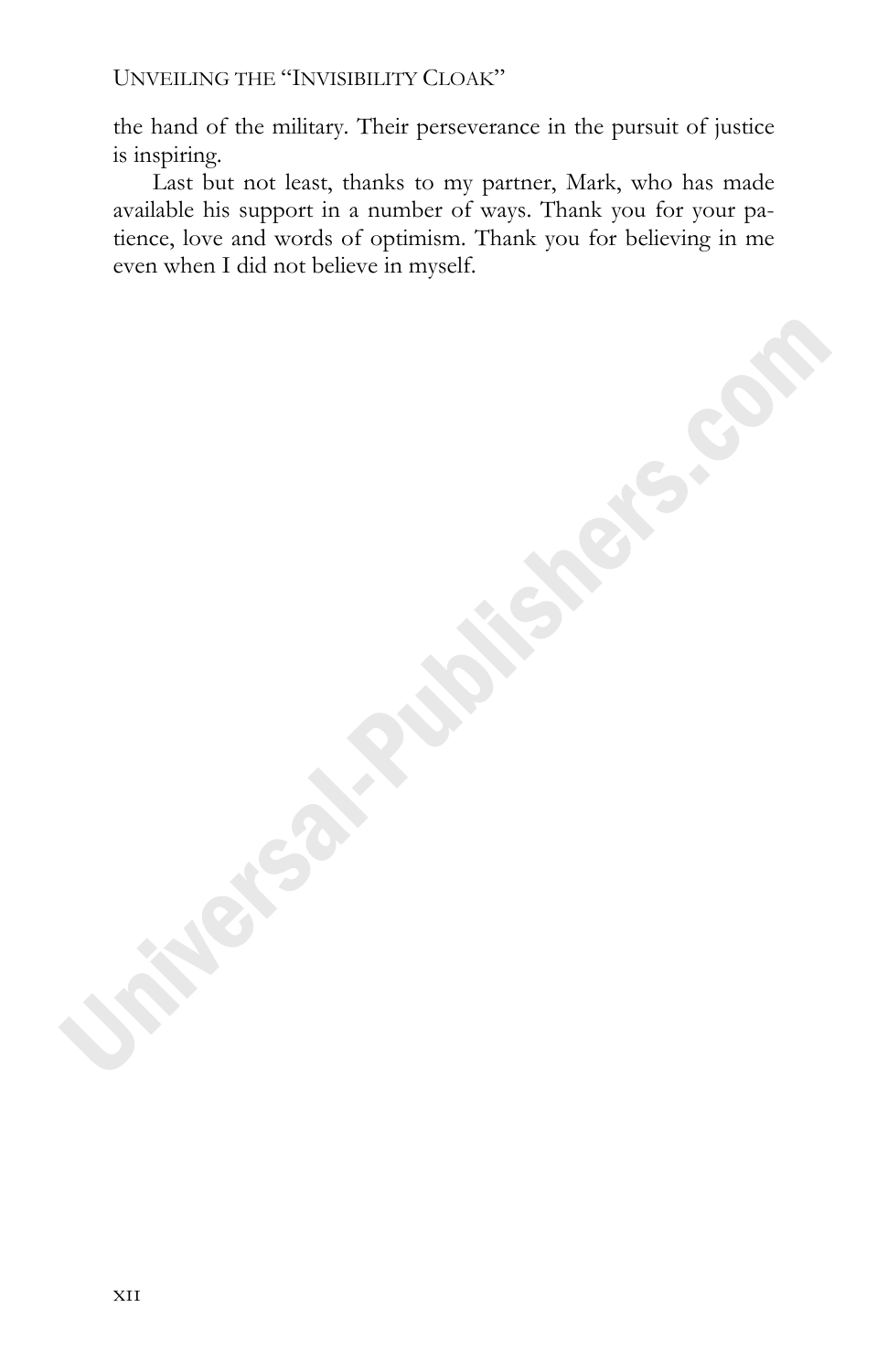## **TABLE OF CASES**

#### **European Court of Human Rights**

*Akdeniz v Turkey*, app no 25165/94, judgment of 31 May 2005 *Akhiyadova v Russia*, app no 32059/02, judgment of 3 July 2008 *Avşar v Turkey*, app no 25657/94, judgment of 10 July 2001 Basayeva et al v Russia, app nos 15441/05 and 20731/04, judgment of 28 May 2000 Bazorkina v Russia, app no 69481/01, judgment of 27 July 2006 *Betayev and Betayeva v Russia*, app no  $37315/\circ$ 3, judgment of 29 May 2008 *Çakici v Turkey*, app no 23657/94, judgment of 8 July 1999 *Cyprus v Turkey* (1976) 4 EHRR 482 *Cyprus v Turkey*, app no  $25781/94$ , judgment of 10 May 2001 *Ergi v Turkey*, app no 66/1997/850/1057, judgment of 28 July 1998 *Gekhayeva et al v Russia*, app no  $1755$ /04, judgment of 29 May 2008 *Ibragimov et al v Russia*, app no  $34561/\circ$ 3, judgment of 29 May 2008 *Imakayeva v Russia*, app no 7615/02, judgment of 9 November 2006 *Ipek v Turkey*, app no 25760/94, judgment of 17 February 2004 *Jordan v United Kingdom*, app no 24746/94, judgment of 4 May 2001 *Kasuyeva v Russia*, app no 28159/03, judgment of 11 June 2009 *Kelly v United Kingdom*, app no 10044/82, judgment of 4 May 2001 *Kurt v Turkey*, app no 24276/94, judgment of 25 May 1998 *Luluyev et al v Russia*, app no 69480/01, judgment of 9 November 2006 *McKerr v United Kingdom*, app no 28883/95, judgment 4 May 2001 *Musayeva v Russia*, app no 12703/02, judgment of 3 July 2008 *Nenkayev et al v Russia*, app no 13737/02, judgment of 28 May 2009 *Osmanoglu v Turkey*, app no 48804/99, judgment of 24 January 2008 *Orhan v Turkey*, app no 25656/94, judgment of 6 November 2002 *Shanaghan v United Kingdom*, app no 37715/97, judgment of 4 May 2001 *Sangariyeva et al v Russia*, app no 1839/04, judgment of 29 May 2008 *Şeker v Turkey*, app no 52390/99, judgment of 21 February 2006 *Tahsin Acar v Turkey*, app no  $26307/95$ , judgment of 8 April 2004 *Tas v Turkey*, app no 24396/94, judgment of 14 November 1999 *Timurtaş v Turkey*, app no 23531/94, judgment of 13 June 2000 *Tangiyeva v Russia*, app no 57935/00, judgment of 29 November 2007 *Umarov v Russia*, app no 12712/02, judgment of 3 July 2008 *Varnava et al v Turkey*, app no 16064/90 & others, judgment of 10 January  $2008$ 

#### **Inter-American Court of Human Rights**

*Ig Tradesman v Colombia*, judgment of 5 July 2004 (ser C) no 109 *Bácama Valásquez v Guatemala*, judgment of 26 November 2000 *Blake v Guatemala*, judgment of 24 January 1998 [merits]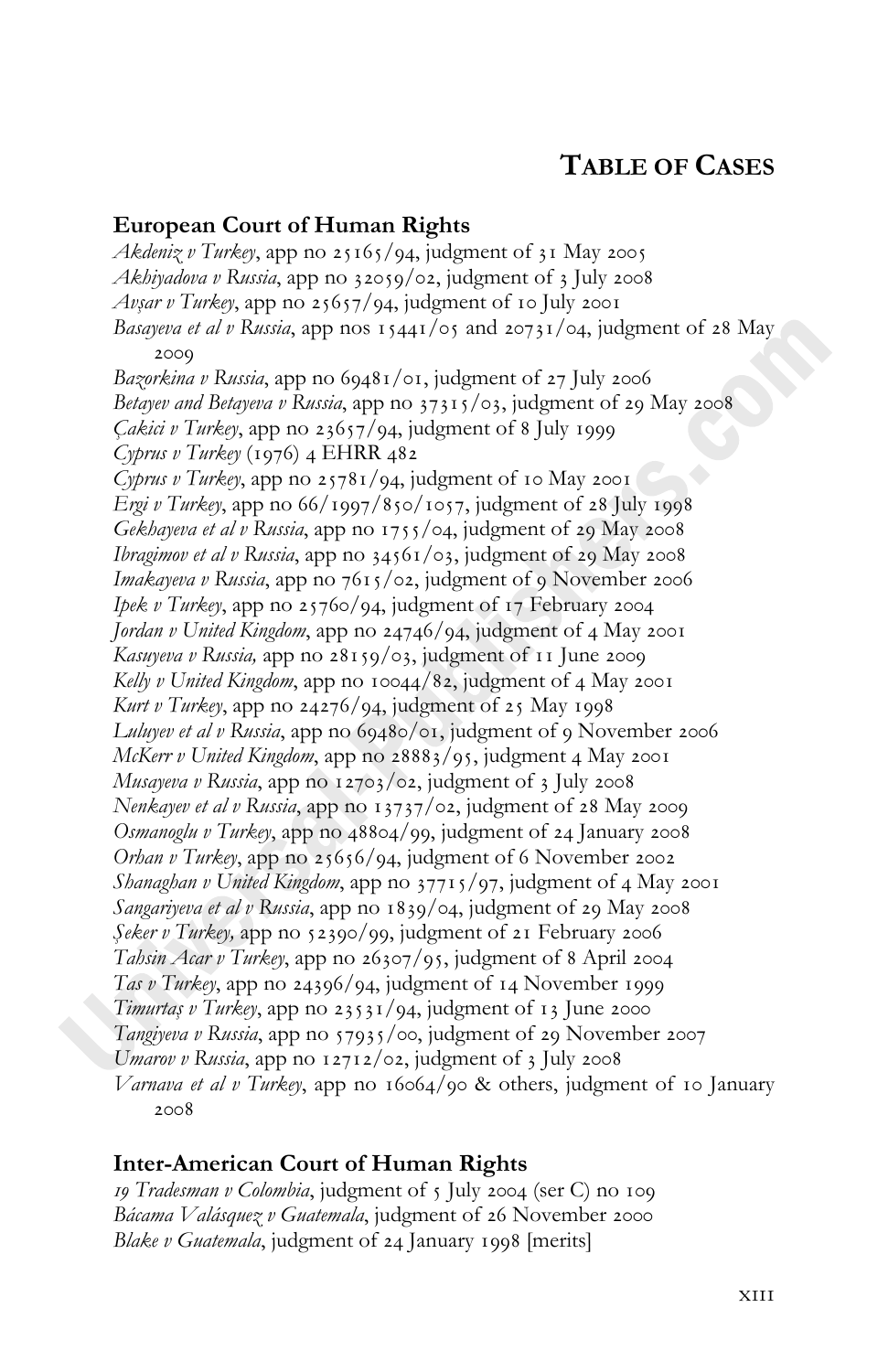*Blanco Romero et al v Venezuela*, judgment of 28 November 2005 *Cabarello-Delgado and Santana v Columbia,* judgment of 8 December 1995 [merits] *Godinez Cruz v Honduras*, judgment of 20 January 1989 [merits] *Goiburύ et al ν Paraguay*, judgment of 22 September 2006 *Gόmez Palomino v Peru*, judgment of November *Heliodoro Portugal v Panama*, judgment of 12 August 2008 *Juan Humberto Sánchez v Honduras*, judgment of 7 June 2003 (ser C) no 99 [merits] *Velásquez Rodríguez v Honduras*, judgment of 29 July 1988 (ser C) no 4 [merits] *Masacres de Ituango v Colombia*, judgment of 1 July 2006 *Masacre de Mapiripán v Colombia*, judgment of 15 September 2005 *Tiu Tojín v Guatemala*, judgment of 26 November 2008

### **UN Human Rights Committee**

Bautista de Arellana v Colombia, commn no 563/1993, UN Doc  $CPR/C/\frac{55}{D/\frac{563}{1993}}$  (1995) *Bleier v Uruguay*, commn no 30/1978, UN Doc CCPR/C/15/D/30/1978  $(1982)$ *Celis Laureano v Peru,* commn no 540/1993, UN Doc  $CPR/C/56/D/540/1993$  (1996) *Grioua v Algeria*, commn no 1327/2004, UN Doc CPR/C/90/D/1327/2004  $(2007)$ *Kimouche v Algeria*, commn no 1328/2004, UN Doc  $CPR/C/qo/D/T328/2004$  (2007) *Madoui v Algeria*, commn no 1495/2006, UN Doc  $CPR/C/q_4/D/r_{495}/2006$  (2008) *Mojica v Dominican Republic*, commn no 449/1991, UN Doc  $CPR/C/\frac{1}{D}/\frac{449}{1991}$  (1994) *Quinteros v Uruguay*, commn no 107/1981, UN Doc  $CPR/C/19/D/107/1981 (1983)$ *Sharma v Nepal*, commn no 1469/2006, UN Doc CPR/C/94/D/1469/2006  $(2008)$ 

#### **Other**

*McCann et al v United Kingdom* (1995) 21 EHRR

*Movement Burkinabé des Droits de l'Homme et des Peuples / Burkina Faso*, commn no 204/97, 14<sup>th</sup> Activity Report: 2000-2001, AHG/229 (XXXVII) (7  $May 2001)$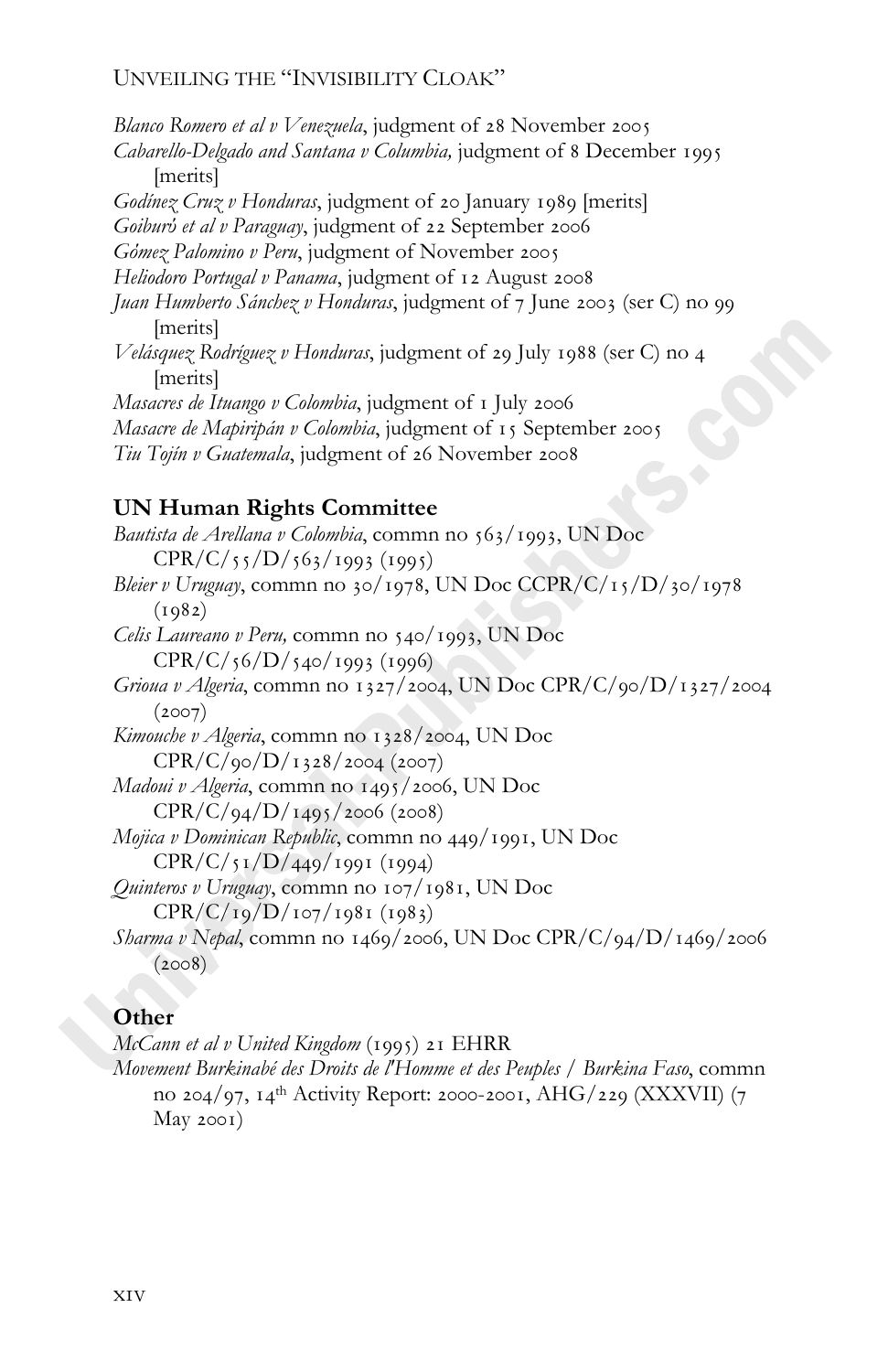## **INTERNATIONAL INSTRUMENTS**

#### **Declarations**

Asian Human Rights Charter: A Peoples' Charter (adopted on 17 May 1998) Declaration on the Protection of All Persons from Enforced Disappearance, UNGA Res  $47/133$  (18 December 1992) UN Doc /RES/ $47/133$ Universal Declaration of Human Rights (adopted on 10 December 1948) UNGA Res  $217$  A(III) (UDHR)

#### **Resolutions**

OAS General Assembly, Res 666 (18 November 1983) AG/RES 666 (XIII- $O-83)$ 

UNGA Res  $47/133$  (18 December 1992)

#### **Statutes**

Rome Statute of the International Criminal Court (adopted on 17 July 1998, entered into force on  $I$  July 2002) 2187 UNTS 3

Terms of Reference of the ASEAN Intergovernmental Commission on Human Rights (adopted 20 July 2009, entered into force on 23 October  $2009)$ 

#### **Treaties**

- African Charter on Human Rights (adopted 27 June 1981, entered into force on 21 October 1986) 1520 UNTS 217
- American Convention on Human Rights (adopted on 22 November 1969, entered into force on 18 July 1978) 1144 UNTS 123
- Association of Southeast Asian Nations Charter (adopted on 20 November  $2007$ , entered into force on  $15$  December  $2008$ )
- Canadian Charter of Rights and Freedoms (adopted and entered into force on 17 April 1982)
- European Convention for the Protection of Human Rights and Fundamental Freedoms (adopted on 4 November 1950, entered into force on 3 September 1953) ETS  $\frac{1}{5}$
- First Optional Protocol to the International Covenant on Civil and Political Rights (adopted 16 December 1966, entered into force on 23 March 1976) 999 UNTS 302
- Inter-American Convention on Forced Disappearance of Persons (adopted on 9 June 1994, entered into force on 28 March 1998) 3 ILM 1429
- International Convention on the Protection of All Persons from Enforced Disappearances (adopted on 20 December 2006, entered into force on 23 December 2010) UN Doc  $A/RES/61/177$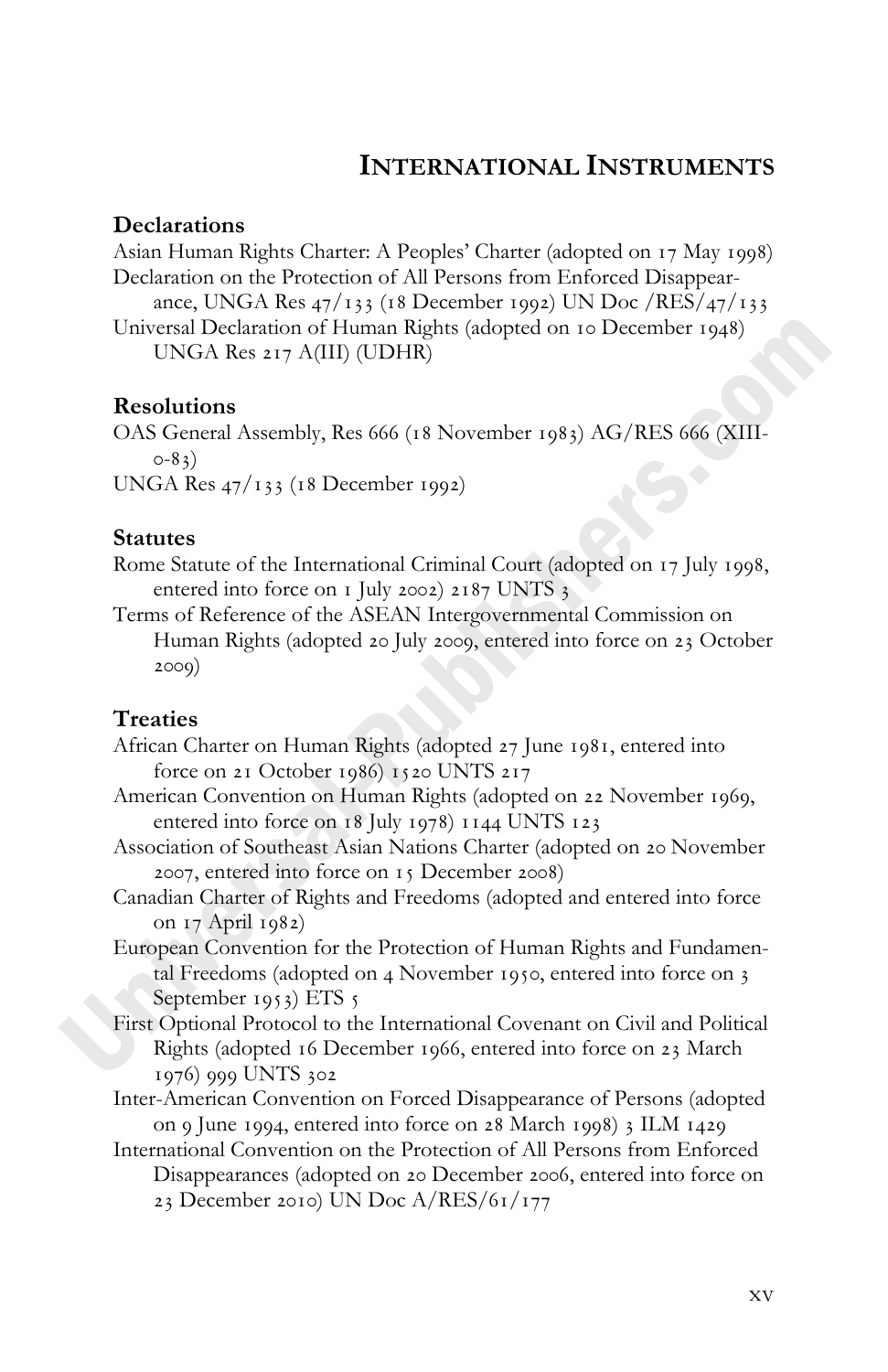- International Covenant on Civil and Political Rights (adopted on December 1966, entered into force on 23 March 1976) 999 UNTS 171
- Protocol to the Charter on the Establishment of the African Court on Human and Peoples' Rights (adopted on 11 July 2004, entered into force on I January 2004)
- UN Convention against Torture and Other Cruel, Inhumane or Degrading Treatment or Punishment (adopted on 10 December 1984, entered into force on  $26$  June  $1987$ )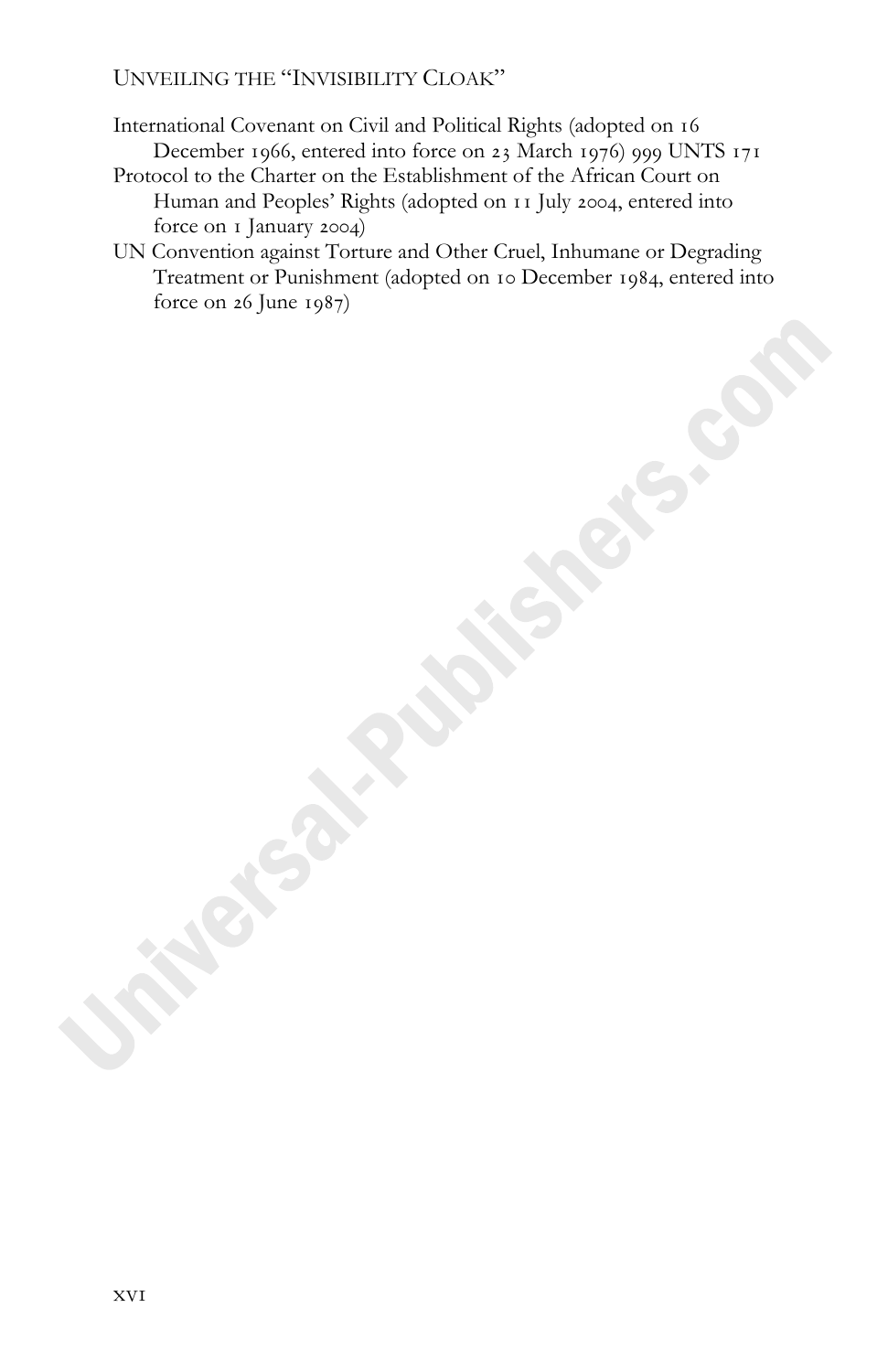## **THAI DOMESTIC INSTRUMENTS**

#### **Acts of Parliament**

Internal Security Act B.E. 2551 (2008) Martial Law Act B.E.  $2457$  (1914) National Human Rights Act B.E. 2542 (1999) Witness Protection Act B.E. 2546 (2003)

#### **Codes**

Criminal Code (trans) Update (No  $2I-23$ ) B.E.  $255I$  (2008) Criminal Procedure Code (trans) Update (No 29) B.E. 2551 (2008)

#### **Constitutions**

Constitution of the Kingdom of Thailand B.E.  $2550$  ( $2007$ ) Constitution of the Kingdom of Thailand B.E.  $2540$  (1997)

#### **Decrees**

Emergency Decree on Government Administration in States of Emergencies B.E.  $2548$  ( $2005$ ) Royal Decree Dissolving the House of Representatives B.E.  $2554$  ( $2011$ )

#### **Orders**

Order of the Prime Minister's Office No  $29/B.E. 2546$  (2003)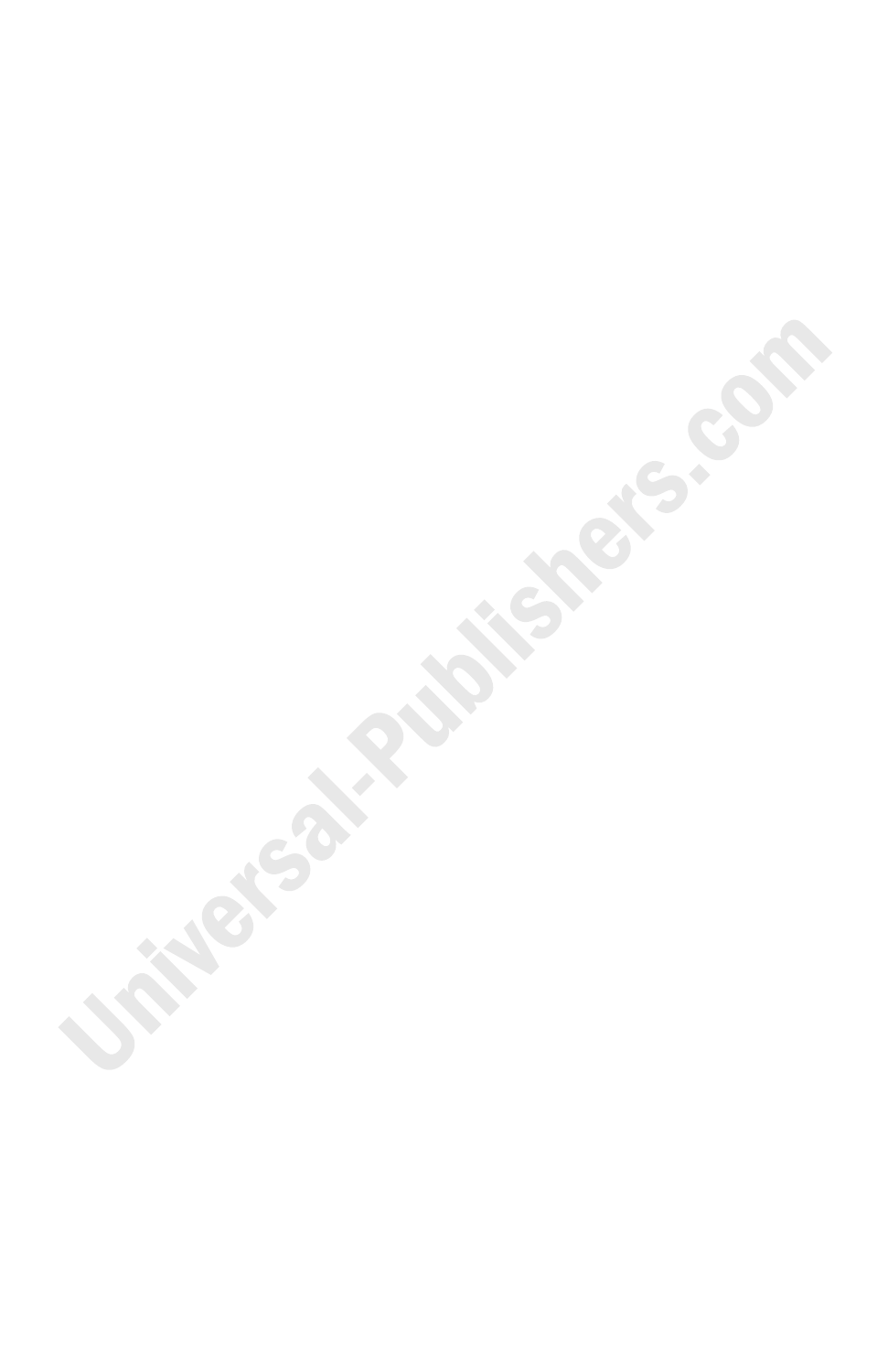## **I. INTRODUCTION**

The act of enforcedly disappearing someone has been described as many things. It has been described as 'an affront to the conscience of the Hemisphere.' It has been described as 'a grave and abominable offense against the inherent dignity of the human being.' It has been described as 'a heinous violation of human rights.' It has even been described as 'a crime against humanity' at a time when there was no treaty in force that used that terminology.<sup>4; 5</sup> An act that is without remorse to the victims or their families, yet an act tolerated by public officials that 'continues in a considerable number of countries in a systematic manner<sup>%</sup> – Thailand is one of those countries.

Enforced disappearances have been common throughout history and across different continents. Although the practice dates back to World War Two,<sup>7</sup> the term "disappearance" was actually created in

<sup>&</sup>lt;sup>1</sup> Preamble to the Inter-American Convention, *infra* n 20

*ibid*

 UN Office of the High Commissioner for Human Rights, *Enforced or Involuntary Disappearances, Fact Sheet No. 6/ Rev.3* (UN Office, Geneva 1989) [hereinafter *Fact Sheet* ],

 Preamble to the Inter-American Convention, *infra* n

<sup>&</sup>lt;sup>5</sup> Now, under the Rome Statute of the International Criminal Court (adopted on  $17$  July 1998, entered into force on  $I$  July 2002) 2187 UNTS 3, Article () (i), enforced disappearance of persons is '"a crime against humanity"…when committed as part of a widespread or systematic attack directed against any civilian population, with knowledge of the attack.'

 UN Commission on Human Rights, 'Civil and Political Rights, Including Questions of: Disappearances and Summary Executions', Report submitted by independent expert Manfred Nowak pursuant to paragraph 11 of the Commission resolution 2001/46 (8 January 2002)  $E/CN_4/2002/71$  [hereinafter *Nowak Report*],

<sup>&</sup>lt;sup>7</sup> Under the Nazi decree of *Nacht und Nebel* ("Night and Fog") issued on 7 December 1941 by Adolf Hitler. See Gabriella Citroni & Tullio Scovazzi, 'Recent Developments in International Law to Combat Enforced Disappearances' (2009) *3* Revista Internacional de Direito e Cidadania 89, 90; Sir Nigel Rodley with Matt Pollard, *The Treatment of Prisoners under International Law* (3rd) Ed OUP, Oxford  $2009$ ,  $329$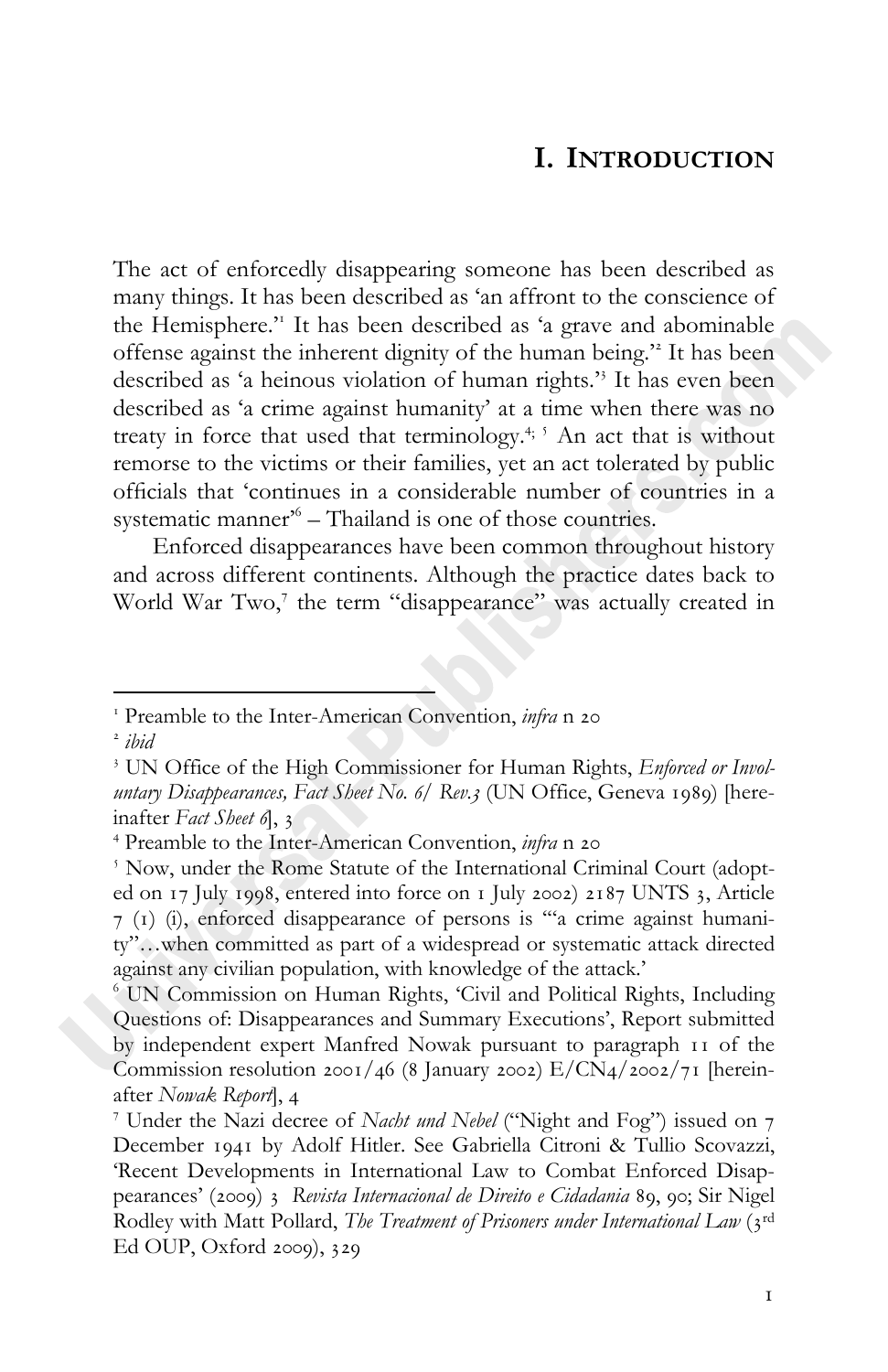the sixties by the School of Americas (SOA). The institution was founded in  $1946$  by the US Army to teach the latest in counterinsurgency warfare to Latin American and Caribbean military agents. As Gutman stresses, the soldiers at SOA are taught 'to make war against their own people, to subvert the truth, silence poets, domesticate unruly visionaries, muzzle activist clergy, hinder trade unionist, hush voices of dissidents and discontents, neutralize the poor, …and transform paladins and protesters into submissive vassal.' Within a few years, the methods and rationales of enforced disappearances became common teachings of the SOA curriculum.

In the eighties, there were reports of political actors disappearing across the Latin Americas. Simultaneously, the separationist agenda of the Kurdish Worker's Party (PKK) caused an on-going campaign of armed violence between their members and the Turkish Government. The nineties saw the practice being used to fight another war for independence by the Chechens against the Russian Government. Then ten years of conflict from 1996 to 2006 saw thousands of members on each side of the Communist Party of Nepal (Maoist) (CPN-M) and the Nepali security forces disappear. The curse has plagued, and is still plaguing many other countries but always within the realms of a narrowly defined conflict between the official government and insurgents; the practice is usually well delineated, politically or ideologically.

Although it is true that Thailand's ethno-religious battle in the deep South yields the majority of disappearances (between the Thai security forces and the Islamic insurgency),<sup>10</sup> we must not forget that these are not the only victims. In comparison to other global inci-

<sup>&</sup>lt;sup>8</sup> Abdus Zattar Ghazali, 'The Issue of 10,000 Disappeared Persons Haunts Pakistan Government' *Countercurrents.org* (9 January 2010), at:

http://www.countercurrents.org/ghazalio90110.htm accessed 26 August  $20I$ 

 W E Gutman, 'Politics of Assassination: The Bloody Legacy of the US Army School of Americas', *Z Magazine* (September 1995), at: http://pangaea.org/street\_children/latin/soa.htm accessed 26 August 2011 <sup>10</sup> Joint-interview with Susan Appleyard, Project Manager on Disappearances, and Pratubjit Neelapaijit, Justice for Peace Foundation (Bangkok, May 2011) [hereinafter 'JPF interview with S Appleyard & P Neelapijit'], Appleyard: 'I think the advocacy is a lot stronger in regards to disappearances in the South. For example, even our organization (and correct me if you disagree [Pratubjit]) has very much focused in our advocacy on disappearances in the South.'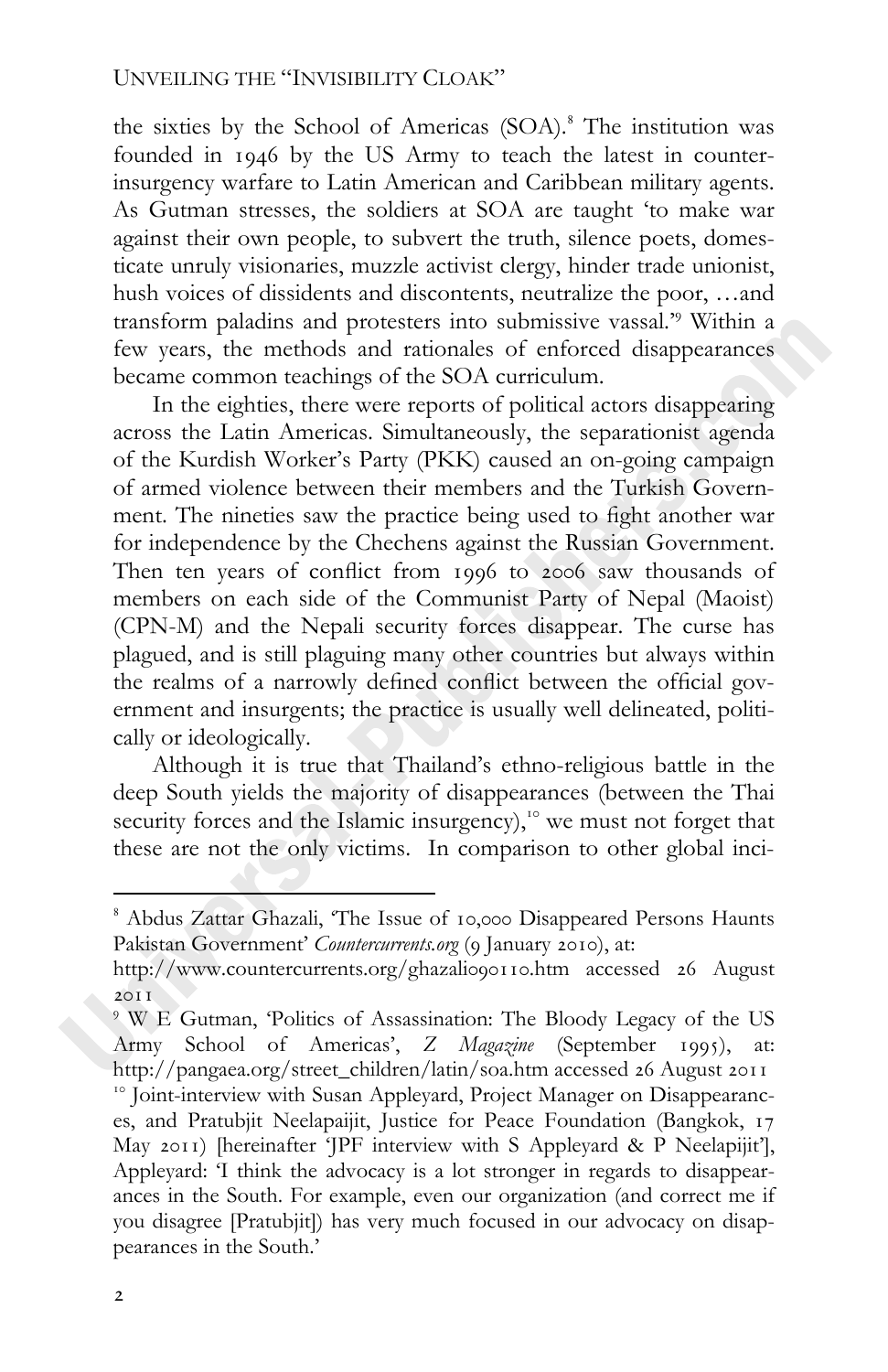dents, disappearances in Thailand are affecting groups of people with different political orientations, different social backgrounds, different educational levels, different job titles, different ethnicities, and different religious beliefs. Essentially, disappearances have become a 'chronic problem in Thai society'<sup>11</sup> and urgency to address it lies in the fact that not one homogenous group is being targeted.

The scale of the problem is intensified by the fact that, to this day, the people of Thailand remain schematically unprotected in law from this continuing practice. Not only does Thai domestic law refuse to portray enforced disappearances as a crime, but South-Asia, and more specifically South-East Asia, has no functioning regional human rights institution that can protect people from human rights violations committed by states.

In the author's opinion, an enforced disappearance is the epitome of the crime that is committed under the shield of "invisibility"; where damage is real, but origin and culpability are indiscernible. This book aims to unveil this "cloak" by, on the one hand, shining light over the intrinsic realities of the problem as it is happening in Thailand, and on the other hand, remedying the gap in the law with an analytical exploration of how other corners of the globe have resorted to international human rights law to address their own problems with enforced disappearances. Hopefully, the new Government<sup>12</sup> will find inspiration and ultimately endorse the author's recommendations in the near future.

This book is structured in the following way:

- The author will start by defining "enforced disappearances" isolated from the situation of Thailand. (Chapter II)
- This next section will allow readers to appreciate the enormity of the problem specific to Thailand. The author will

<sup>&</sup>lt;sup>11</sup> Pratubjit Neelapaijit of the Justice for Peace Foundation, 'Enforced and Involuntary Disappearances Situations in Thailand: Challenges and Hopes', in Equipo de Estudios Comunitarios y Accion Piscosocial (ECAP) (ed), *We Need the Truth: Enforced Disappearances in Asia (ECAP, Colonia Lo de Bran 2011),*  $54$ 

 $12$  The Puea Thai Party won the Thai general elections on  $3$  July 2011 with a solid majority. Yingluck Shinawatra has now become the new Prime Minister of Thailand. She is the sister of Thaksin Shinawatra, former Prime Minister and leader of the Thai Rak Thai – he was ousted, exiled and convicted of corruption charges five years before.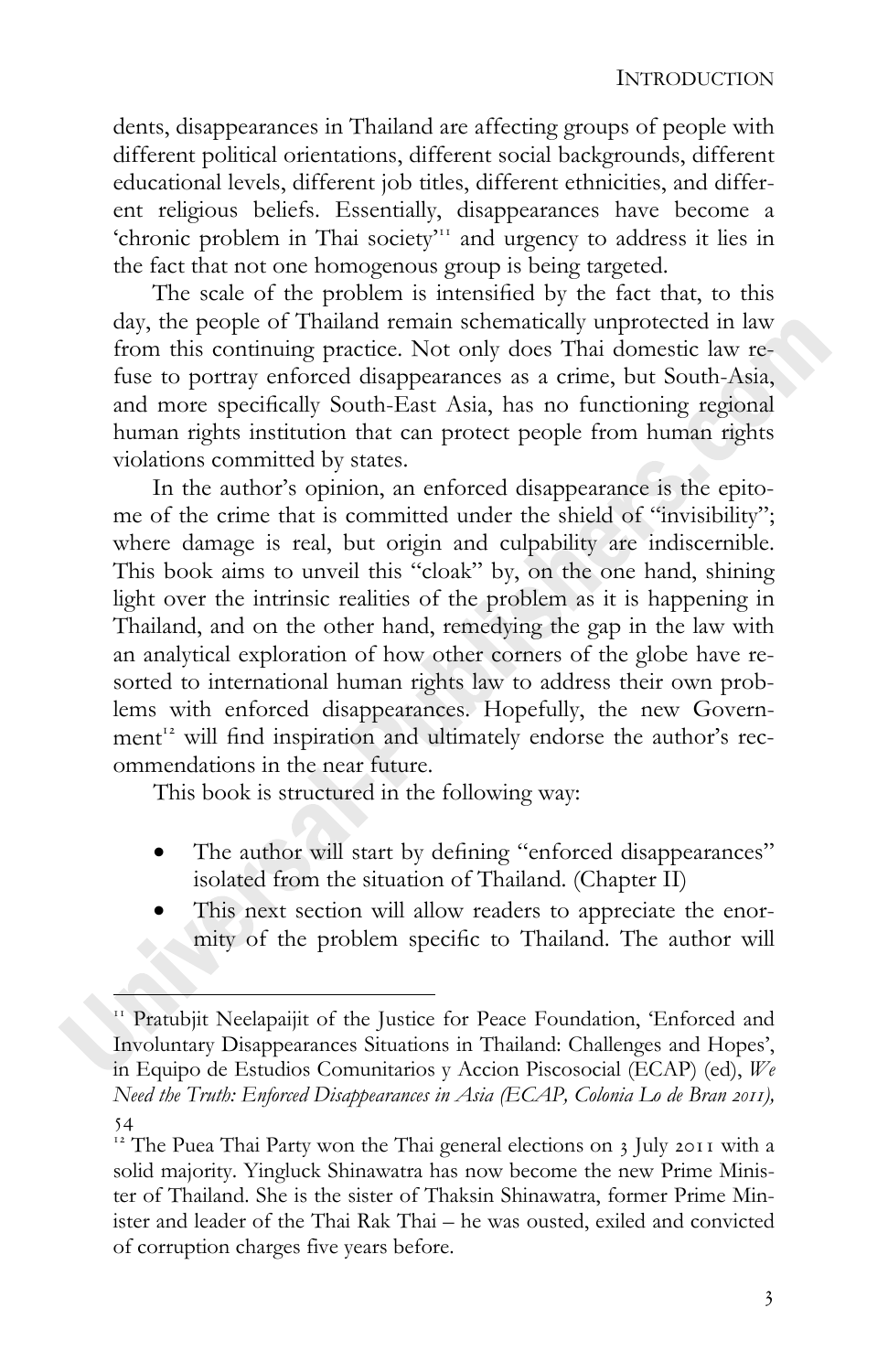give examples of enforced disappearances within specific contexts, concomitant with political troubles that have erupted over the years. The author will then try to find explanations for the enduring culture of impunity that plagues Thai society. The remainder will focus on the existing legal and institutional framework that is in place in Thailand to combat enforced disappearances, and will debate over any deficiencies that these may have. (Chapter III)

- The author then provides an analysis of the international jurisprudence on enforced disappearances. Subsections will focus on judgments and opinions from the Inter-American Court of Human Rights, the United Nations Human Rights Committee, the European Court of Human Rights, and the African Commission on Human and People's Rights. This section finishes with opinions from the NGO community on the righteousness of some of the legal considerations raised in this jurisprudence. (Chapter IV)
- The author brings to a close the analysis from the previous sections by providing a clear picture of the extent of Thailand's responsibility across international human rights standards and norms. The author will first construct an overarching legal framework based on those international standards reaffirmed in the jurisprudence. This book culminates in drawing an hypothetical but *de facto* responsibility onto the Kingdom of Thailand for its involvement in enforced disappearances (since we will see that there currently exits no mechanism by law to hold it accountable). Attitudes from the NGO community, when paralleled with the international jurisprudence, will play a big part in comparing international norms on evidential criteria with those that already exist in Thailand. (Chapter V)
- The final section of this book will be dedicated to the author offering concluding recommendations to not only the Government of Thailand, but also the Thai people, the South-East Asian community and to the international community. (Chapter VI)

Silencing "undesirables" who could not be silenced with the bounds of the law by forcibly disappearing them is a terrible affront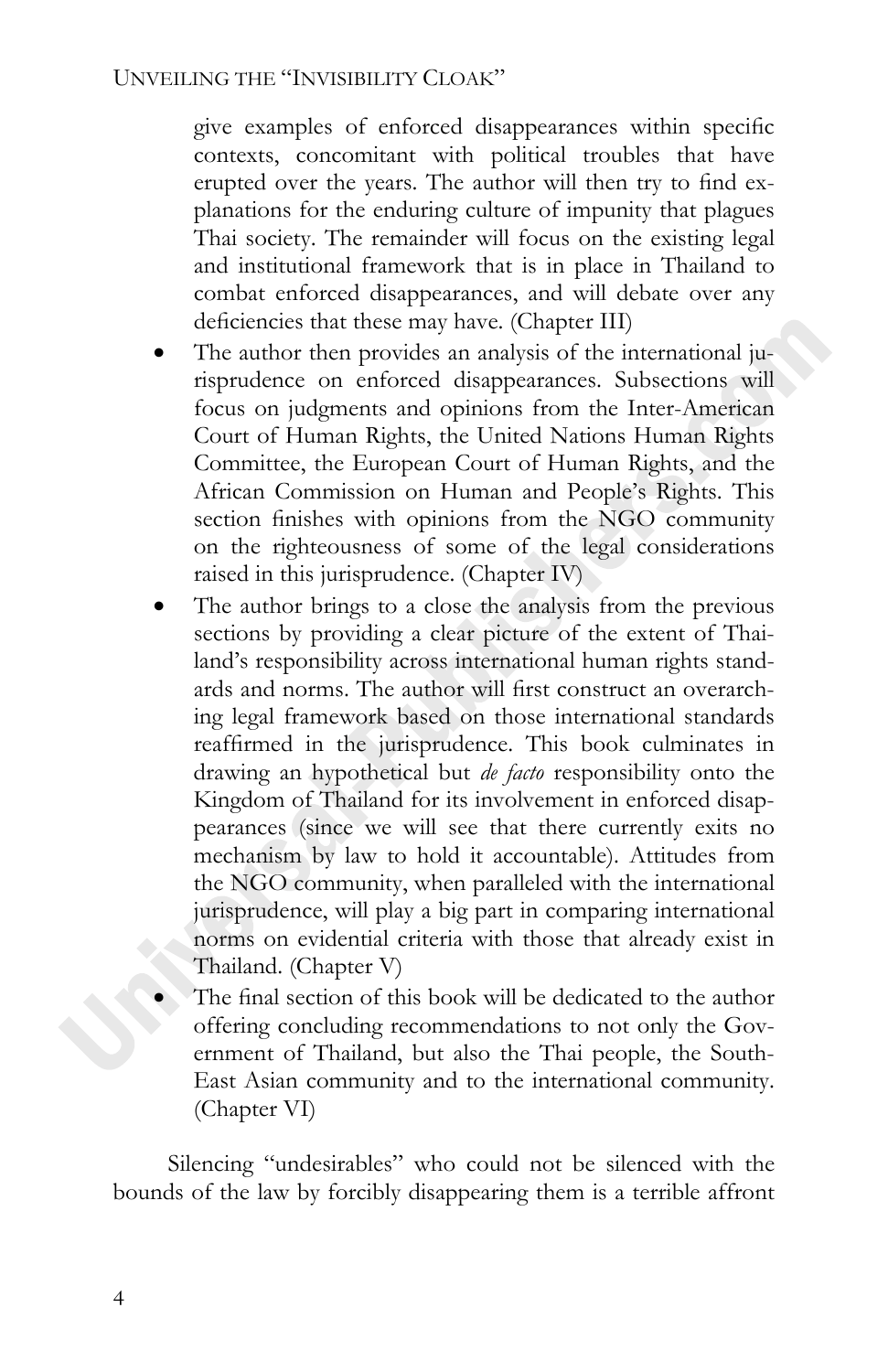on both a person's civil and political rights – the Rule of Law must be restored now.

## **Methodological Approach**

### **a) Generating New Material**

In the quest to address the problem of enforced disappearances in Thailand as exhaustively as possible, the author has produced firsthand data. A total of five different national and international NGOs, but seven different individuals, agreed to share their expertise and knowledge during several questionnaire-based interviews. In alphabetical order, the following NGOs contributed: the Asian Human Rights Commission (AHRC), the Cross-Cultural Foundation (CrCF), Human Rights Watch (HRW), the International Commission of Jurists (ICJ) and the Justice for Peace Foundation (JPF). Interviews were carried out in person and lasted for an average of one hour each. Based on these, the author generated a vast amount of conversational data.

The seven participants were interviewed consistent with the ethical standards of the relevant institution.<sup>13</sup> Readers must note that in an effort to convey their voice as clearly as possible, the author of this book quotes them unabridged; correcting neither grammatical errors nor abbreviations, except where the author believed that such modifications were necessary to clarify the messages they were trying to pass.

### **b) Expending on Existing Material**

Conventional research methods are also employed – these include published books, journals and reports, as well as case law and legal documents, from individuals who have a prestigious reputation in the field.

<sup>&</sup>lt;sup>13</sup> University of Kent, England